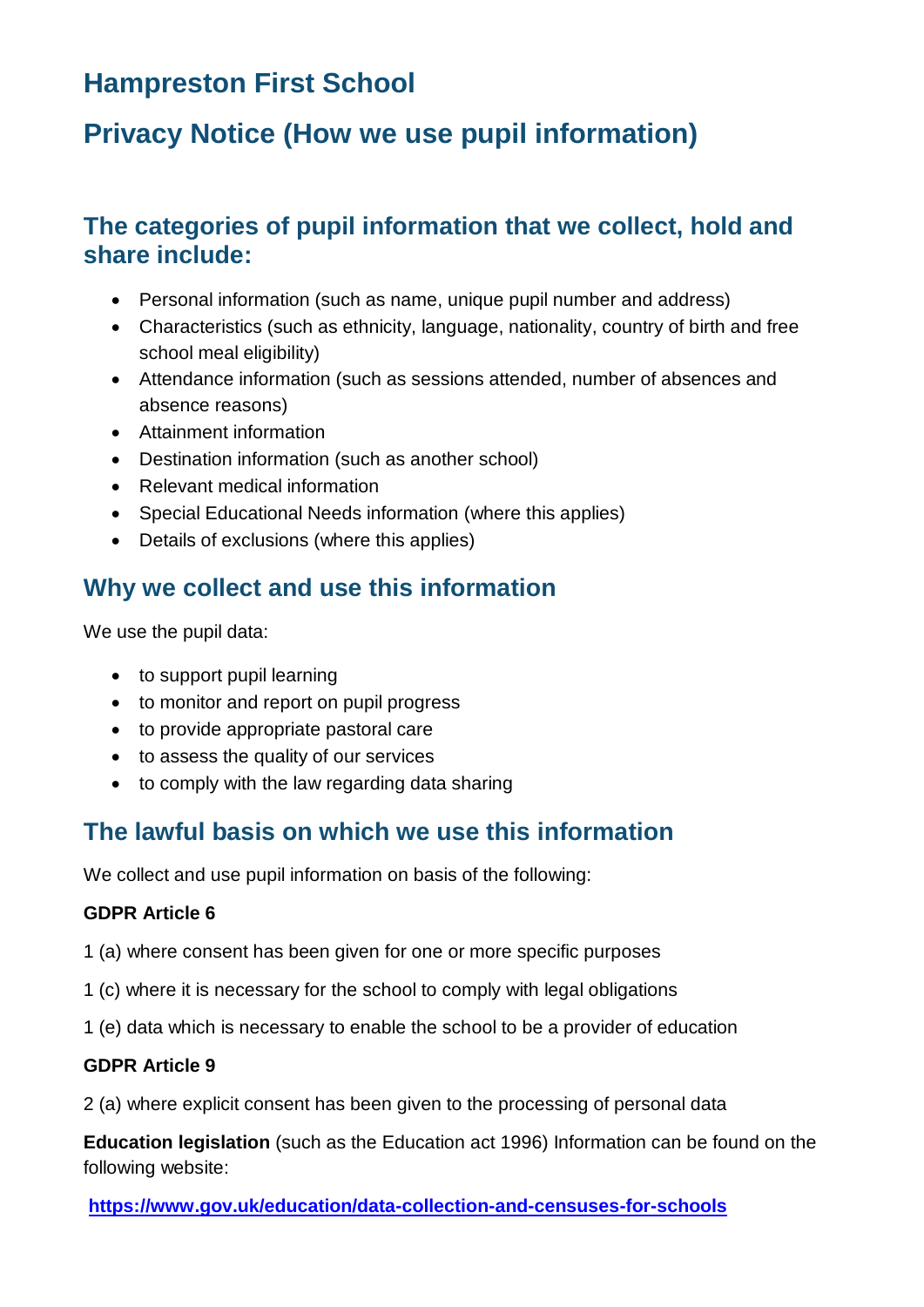## **Collecting pupil information**

Whilst the majority of pupil information you provide to us is mandatory, some of it is provided to us on a voluntary basis. In order to comply with the General Data Protection Regulation, we will inform you whether you are required to provide certain pupil information to us or if you have a choice in this.

## **Storing pupil data**

We hold pupil data in line with retention guidelines. Pupil records are transferred to the relevant middle school when they leave.

## **Who we share pupil information with**

We routinely share pupil information with:

- schools that the pupils attend after leaving us
- our local authority (Dorset)
- the Department for Education (DfE)
- the school nurse and the National Health Service
- organisations such as 'Coolmilk'

## **Why we share pupil information**

We do not share information about our pupils with anyone without consent unless the law and our policies allow us to do so.

We share pupils' data with the Department for Education (DfE) on a statutory basis.

This data sharing underpins school funding and educational attainment policy and monitoring.

We are required to share information about our pupils with our local authority (LA) and the Department for Education (DfE) under section 3 of The Education (Information About Individual Pupils) (England) Regulations 2013

All data is transferred securely and held by DfE under a combination of software and hardware controls, which meet the current government security policy framework.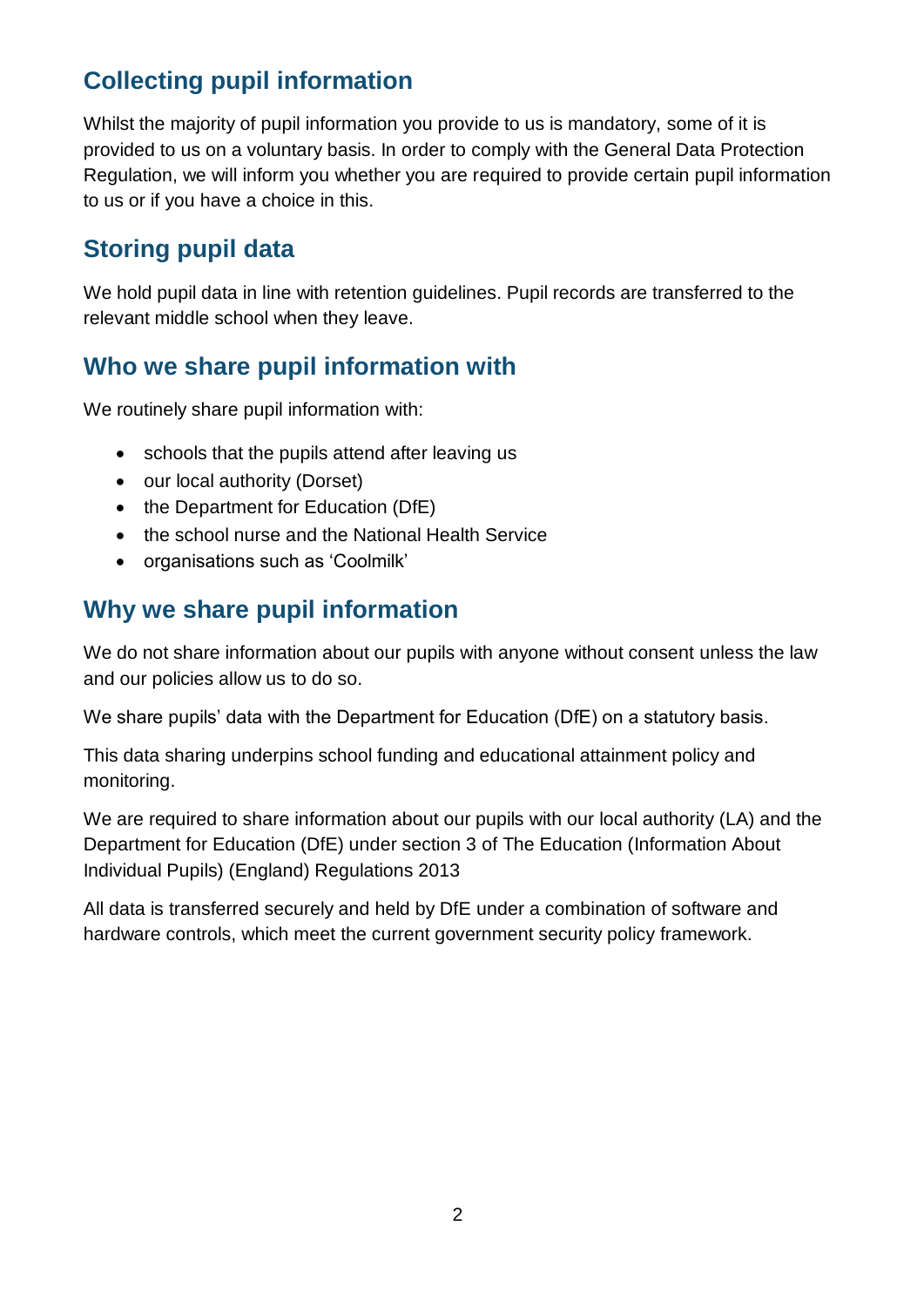## **The National Pupil Database (NPD)**

The NPD is owned and managed by the Department for Education and contains information about pupils in schools in England. It provides invaluable evidence on educational performance to inform independent research, as well as studies commissioned by the Department. It is held in electronic format for statistical purposes. This information is securely collected from a range of sources including schools, local authorities and awarding bodies.

We are required by law, to provide information about our pupils to the DfE as part of statutory data collections such as the school census and early years' census. Some of this information is then stored in the NPD. The law that allows this is the Education (Information About Individual Pupils) (England) Regulations 2013.

To find out more about the NPD, go to

[https://www.gov.uk/government/publications/national-pupil-database-user-guide-and](https://www.gov.uk/government/publications/national-pupil-database-user-guide-and-supporting-information)[supporting-information.](https://www.gov.uk/government/publications/national-pupil-database-user-guide-and-supporting-information)

The Department may share information about our pupils from the NPD with third parties who promote the education or well-being of children in England by:

- conducting research or analysis
- producing statistics
- providing information, advice or guidance

The Department has robust processes in place to ensure the confidentiality of our data is maintained and there are stringent controls in place regarding access and use of the data. Decisions on whether DfE releases data to third parties are subject to a strict approval process and based on a detailed assessment of:

- who is requesting the data
- the purpose for which it is required
- the level and sensitivity of data requested: and
- the arrangements in place to store and handle the data

To be granted access to pupil information, organisations must comply with strict terms and conditions covering the confidentiality and handling of the data, security arrangements and retention and use of the data.

For more information about the department's data sharing process, please visit: <https://www.gov.uk/data-protection-how-we-collect-and-share-research-data>

For information about which organisations the department has provided pupil information, (and for which project), please visit the following website: <https://www.gov.uk/government/publications/national-pupil-database-requests-received>

To contact DfE:<https://www.gov.uk/contact-dfe>